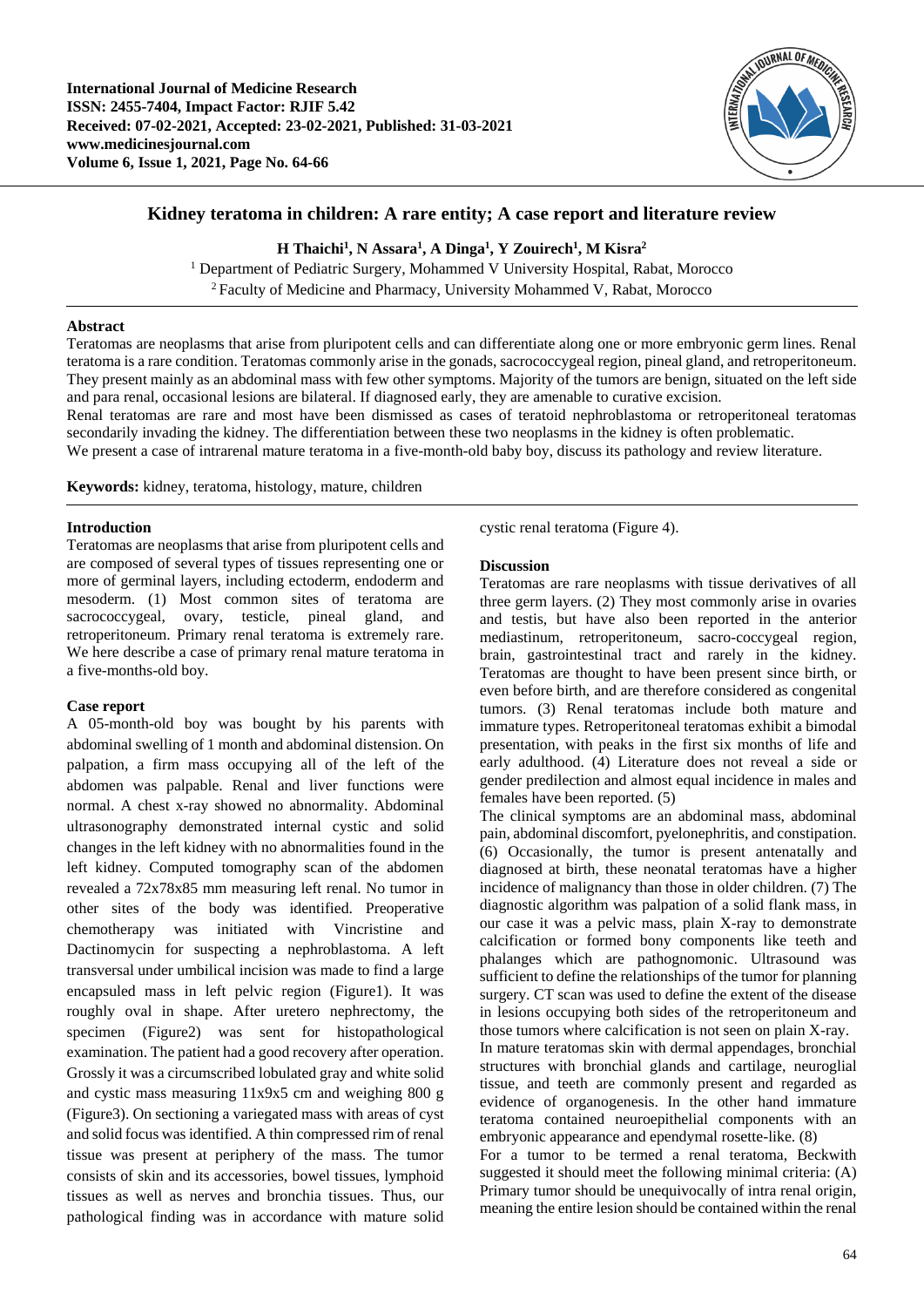capsule and there are no teratomas in remote sites which may have metastasized to the kidney. (B) Tumor should exhibit unequivocal het- erotopic organogenesis, with clearly recognizable evidence of an attempt to form organs other than kidney. (2)

The differential diagnosis of intrarenal teratoma include Wilms' tumor. (9) Both of these tumors originate from the mesodermal metanephrogenic blastema, and in histological examinations they are similar. Wilms' tumor can contain a variety of heterologous elements with histologic findings of blastemal, stromal, and epithelial cell types. (6) Therefore, a differential diagnosis between intrarenal teratoma and teratoid nephroblastoma is difficult even when making a pathological diagnosis because it can only be made based on a detailed analysis of the tumor after resection. It is therefore highly possible that anticancer drug treatment is required for Wilms' tumor. (6) The second differential diagnosis is congenital mesoblastic nephroma. (10)

Sonographically, classic congenital mesoblastic nephroma may appear as a hypoechogenic tumor with an echogenic rim, but it sometimes may also appear as a heterogenous solid mass like teratoma. A cut section of congenital mesoblastic nephroma reveals an unencapsulated mass having a whorled pattern. As a result, a differential diagnosis between intrarenal teratoma and congenital mesoblastic nephroma may thus be found to be macroscopically possible. Moreover, the histologic features of congenital mesoblastic nephroma mainly consist of elongated spindleshaped cells arranged in interweaving bundles with renal glomeruli and tubules. Classical congenital mesoblastic nephroma has an excellent prognosis in patients younger than the age of 3 months. A radical resection of the tumor is the therapy of choice, and it is usually curative.

Other differential diagnosis is cystic neuroblastomas. (11) This neoplasm is characterized by its cystic appearance with no calcification inside and just a small portion of solid tissue. (11)

An accurate histologic diagnosis is very important. Complete excision of the tumor mass is recommended and anticancer drug treatment is unnecessary.

Mature teratomas are usually benign, but they have the potential for malignant transformation. All patients with the diagnosis of benign teratoma should undergo regular longterm follow-up examinations. (12)

### **Conclusion**

The purpose of this review was to stress on the fact that though primary renal teratomas are extremely rare, this entity must be taken into consideration in the differential diagnosis of any renal mass in childhood.



**Fig 1:** Peroperative encapsuled mass in left pelvic region solid mass in left



**Fig 2:** Specimen after uretero nephrectomy



**Fig 3:** Cut section shows encapsulated variegated mass with cystic, necrotic and solid focus. A small rim of compressed renal tissue is indicated by the arrow.



**Fig 4:** Teratoma components of keratinizing stratified squamous epithelium with skin adnexa**.** Original magnification ×100 (H&E).

#### **References**

- 1. Nirmal TJ, Krishnamoorthy S, Korula A. Primary intrarenal teratoma in an adult: a case report and review of literature. Indian J Urol,2009:25:404-406.
- 2. Zhang XI, Gang X, Li JL, Pan SH, Yan JJ. Renal immature teratoma in a male adult. A case report and literature review. Medicine,2018:97:35.
- 3. Alexander M, Alexander K, Uta B, Holger T, Wolfgang H, Ivo L, *et al*. Mixed hepatoblastoma and teratoma of the liver in a 3-year-old child: a unique combination and clinical challenge. Diagnostic Pathol,2009:4:37- 10.1186/1746-1596-4-37.